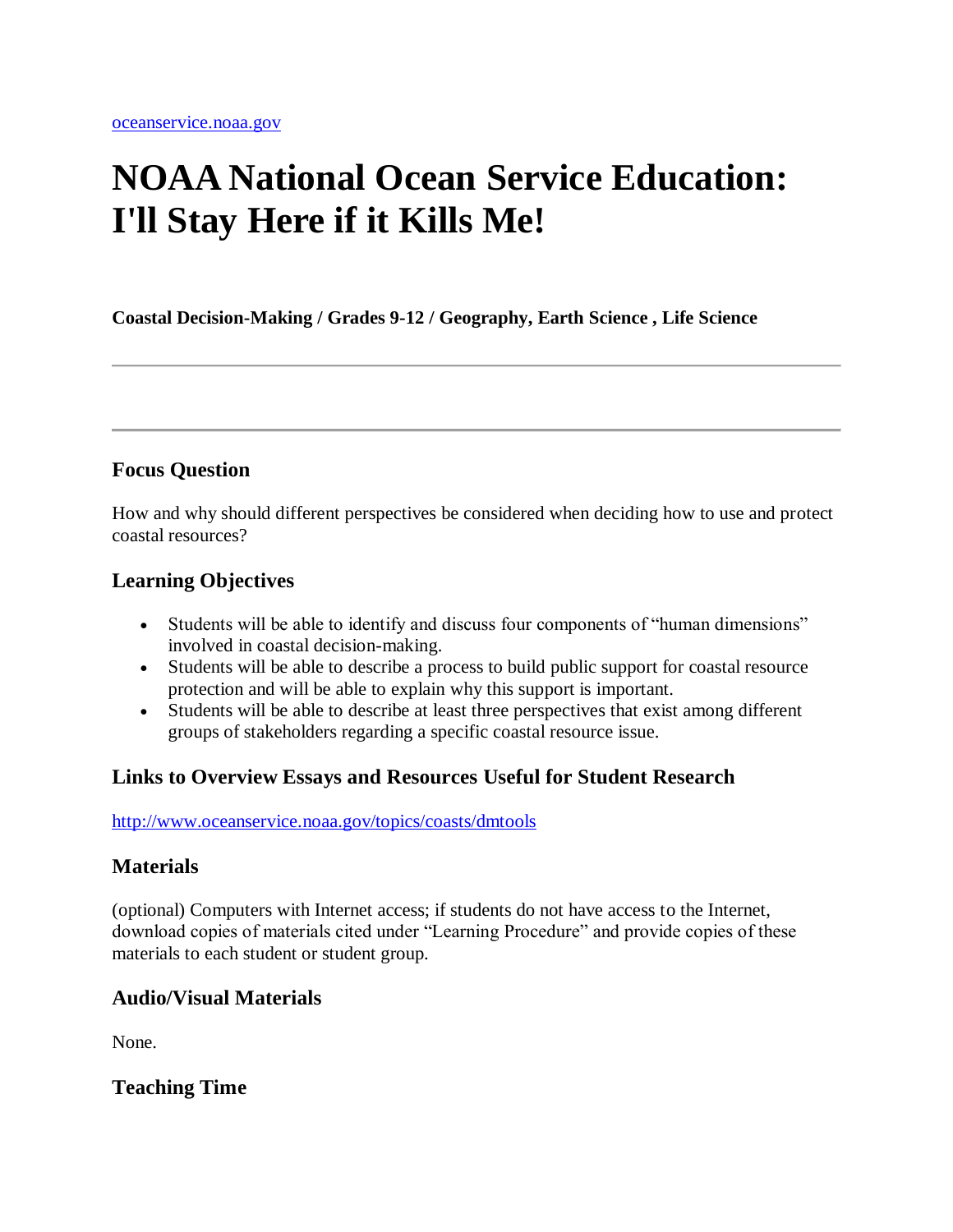Two 45-minute class periods, plus time for student research and preparation.

### **Seating Arrangement**

Classroom style or groups, depending upon the role-playing context selected (see Learning Procedure)

### **Maximum Number of Students**

20

### **Key Words**

Coastal resource management **Stakeholders** Human dimensions Participatory management Role-playing

#### [\(top\)](http://oceanservice.noaa.gov/education/lessons/#top)

### **Background Information**

"Coastal Resource Management" refers to activities that are intended to protect the natural and cultural resources associated with coastal areas and to ensure that these resources are used in ways that benefit many different groups of people (these groups are often referred to as "stakeholders"). Natural and cultural resources may include beaches, fisheries, historic sites, and anything else that is used or valued by people who live, work, or are somehow involved in coastal areas. Similarly, stakeholders include anyone who uses, wants to use, or may benefit from one or more of these resources. The concept is very broad and for many years was focused on obtaining information about coastal resources and establishing regulations to control how people use them. More recently, there is a growing recognition that the concept includes a human side that can be quite complicated. This aspect is often called "the human dimensions," and includes the

- Driving forces behind people's decisions;
- Human behaviors that lead to change in coastal environments;
- Effects of change in coastal environments; and
- Strategies for responding to change.

Driving Forces are the primary factors that influence people's decisions, activities, perceptions, and acceptance of change in the social and natural environment. Examples of Driving Forces include psychological, social, spiritual, cultural, and economic factors, as well as customs, traditions, knowledge, experience, social institutions, and laws.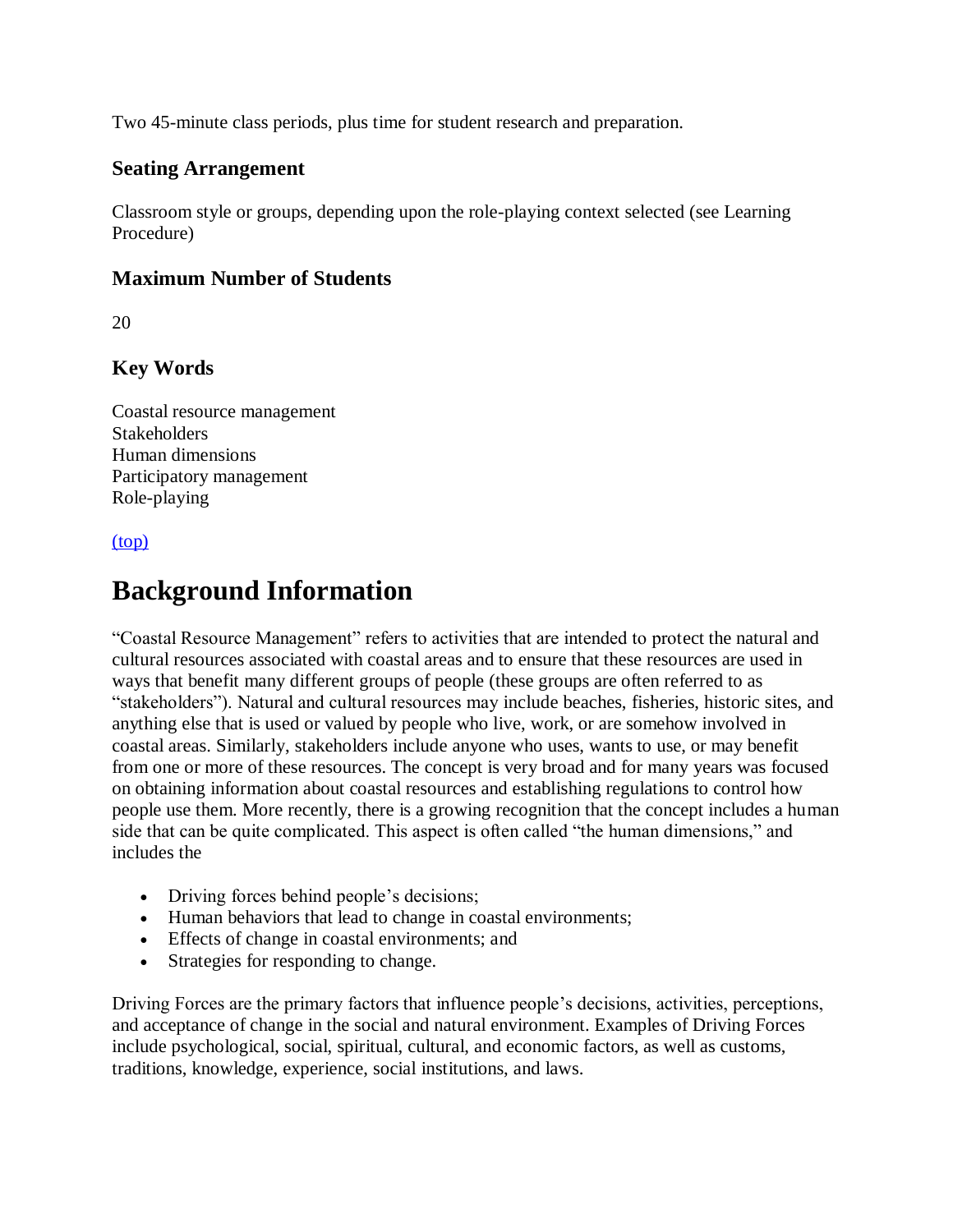Human Behavior includes passive and active behavior or activities. Four key categories of human behavior related to coastal environments are

- recreation, tourism, and leisure;
- urbanization:
- commerce, transportation, and industry; and
- stewardship and public involvement ("stewardship" is active participation in protecting coastal resources and controlling their use; "public involvement" includes a range of behaviors from being interested in stewardship to active participation in the process).

Effects of Change are the real and perceived impacts that result from a human activity or natural phenomenon (such as a hurricane). These impacts include physical and biological changes to the landscape, physiological changes to individuals, and social and economic changes to society. Specific effects of change depend upon the human values that are the basis for deciding what constitutes a positive or negative impact. The effects of change to an individual or group may vary based on the driving forces that influence their perceptions and values.

Strategies for responding to change include a wide variety of actions such as regulations, restoration projects, education and outreach programs, and volunteer efforts. These strategies have the potential to alter the influence of driving forces, the real or perceived effects of humaninduced change, and the level of change and managerial control that people are willing to accept.

Human dimensions can be particularly dramatic in exploring how people respond to sudden changes caused by violent natural events. In 2004, residents of Florida were battered by four major hurricanes within six weeks. Many people living in other locations couldn't imagine why anyone would rebuild in an area that might experience the same events again in the near future. Yet, many people who had actually been affected by these events said that was exactly what they intended to do: "I'll stay here if it kills me!"

Many of the problems and issues related to coastal resources are complicated—and in some cases caused—by differing viewpoints and objectives among several groups of stakeholders. A beach full of clams, for example, may be valued as a recreational resource by people who like to make clam chowder, as an economic resource by commercial clam fishermen, as an aesthetic resource by nature lovers, and as a marketable amenity by a coastal developer. The same beach might be considered a nuisance by someone wanting to excavate the beach and construct a marina. Understanding and resolving differing viewpoints is one of the biggest challenges for individuals and agencies who are responsible for protecting coastal resources and ensuring their wise use. In many cases, the key is to actively involve entire communities through a process known as participatory management. The National Ocean Service's (NOS) Coastal Services Center has identified three steps in this process:

- Building a foundation for decisions through education and outreach;
- Exploring alternative solutions through collaborative design and planning; and
- Seeking agreement to achieve broad support among stakeholders.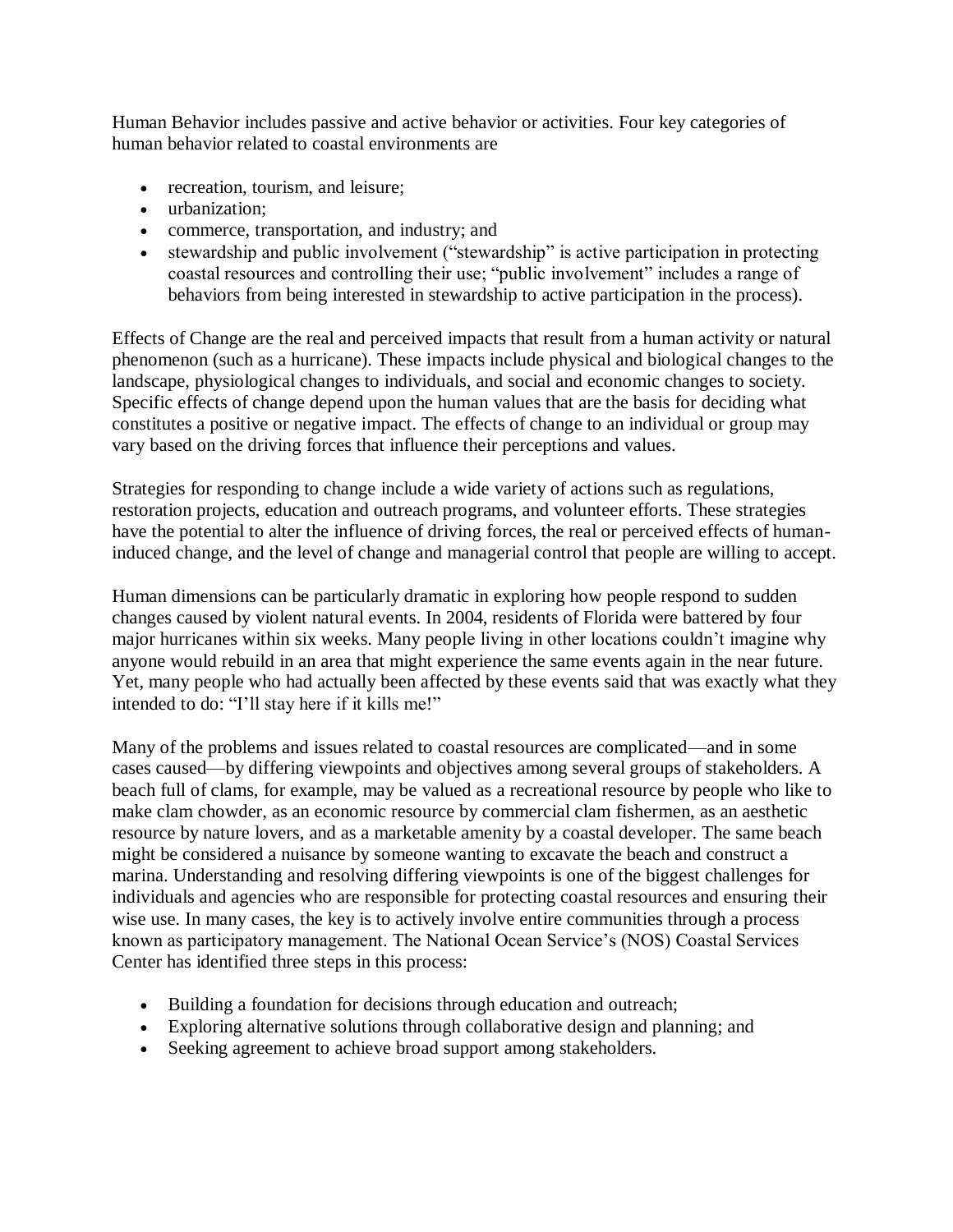The last step is critical, because without stakeholder "buy-in," efforts to protect coastal resources and control their use are much less likely to be effective.

In this activity, students will use role-playing to explore the human dimensions of coastal decision-making. In most role-playing exercises, each student assumes the role of a person affected by a particular issue and studies the impacts of this issue on human life and human activities from the perspective of that person. In some cases, students may personify another living organism or process to demonstrate certain principles in an unusual and interesting way (for example, they might personify water drops which appear in various forms to describe the water cycle). Role-playing is a way to directly involve students in the "real-world" side of academic subjects, and it challenges them to deal with complex problems that do not have a single predetermined correct answer. Particularly important, role-playing provides an opportunity to learn course content and explore different human perspectives on this content.

Role-playing exercises may be done on an individual or interactive basis. Individual role-playing may take the form of stories, letters, problem analyses, political position papers, speeches, or reports on findings (e.g., from research activities or explorations). Often, these products will include factual material presented in a fictitious context. Information about prehistoric life, for example, might be presented in the context of a report from an expedition to explore a prehistoric ocean or dinosaur habitat. Or, information about Abraham Lincoln might be included in a letter from one of Lincoln's neighbors. Interactive role-playing involves multiple participants whose actions depend upon each other. Electronic video games and debates are familiar examples. Visit [http://serc.carleton.edu/introgeo/roleplaying/index.html](http://oceanservice.noaa.gov/exit.php?url=http%3A%2F%2Fserc.carleton.edu%2Fintrogeo%2Froleplaying%2Findex.html) for more discussion and examples.

[\(top\)](http://oceanservice.noaa.gov/education/lessons/#top)

## **Learning Procedure**

- 1. You may choose to involve students in the process of selecting a subject (coastal resource issue) and type of role-playing exercise, or you may make these decisions yourself before beginning the lesson. The NOS Office of Ocean and Coastal Resource Management Resource page [\(http://coastalmanagement.noaa.gov/issues\)](http://coastalmanagement.noaa.gov/issues) has links to many sources of information about coastal issues. If students do not have access to the Internet, download and provide copies of of selected coastal issues materials to each student or student group.
- 2. Lead a brief introductory discussion about the concept of coastal resource management. Ask students to list coastal resources, who uses them, and what issues might arise concerning the "best" use of these resources. This list should ultimately include natural, cultural, and economic resources, and many different types of users. Introduce the concept of stakeholders - people who have an interest in how resources are used. Students should realize that stakeholders may include people who do not actively "use" resources at all. Many people who have never visited the Arctic, for example, are concerned about the disappearance of polar bear habitat and are among the stakeholders involved with this issue. For more information, see the Ocean Exploration lesson plan, "Polar Bear Panic" at [http://oceanexplorer.noaa.gov/](http://oceanexplorer.noaa.gov/explorations/02arctic/background/education/media/arctic_polarbears.pdf)

[explorations/02arctic/background/education/media/arctic\\_polarbears.pdf](http://oceanexplorer.noaa.gov/explorations/02arctic/background/education/media/arctic_polarbears.pdf)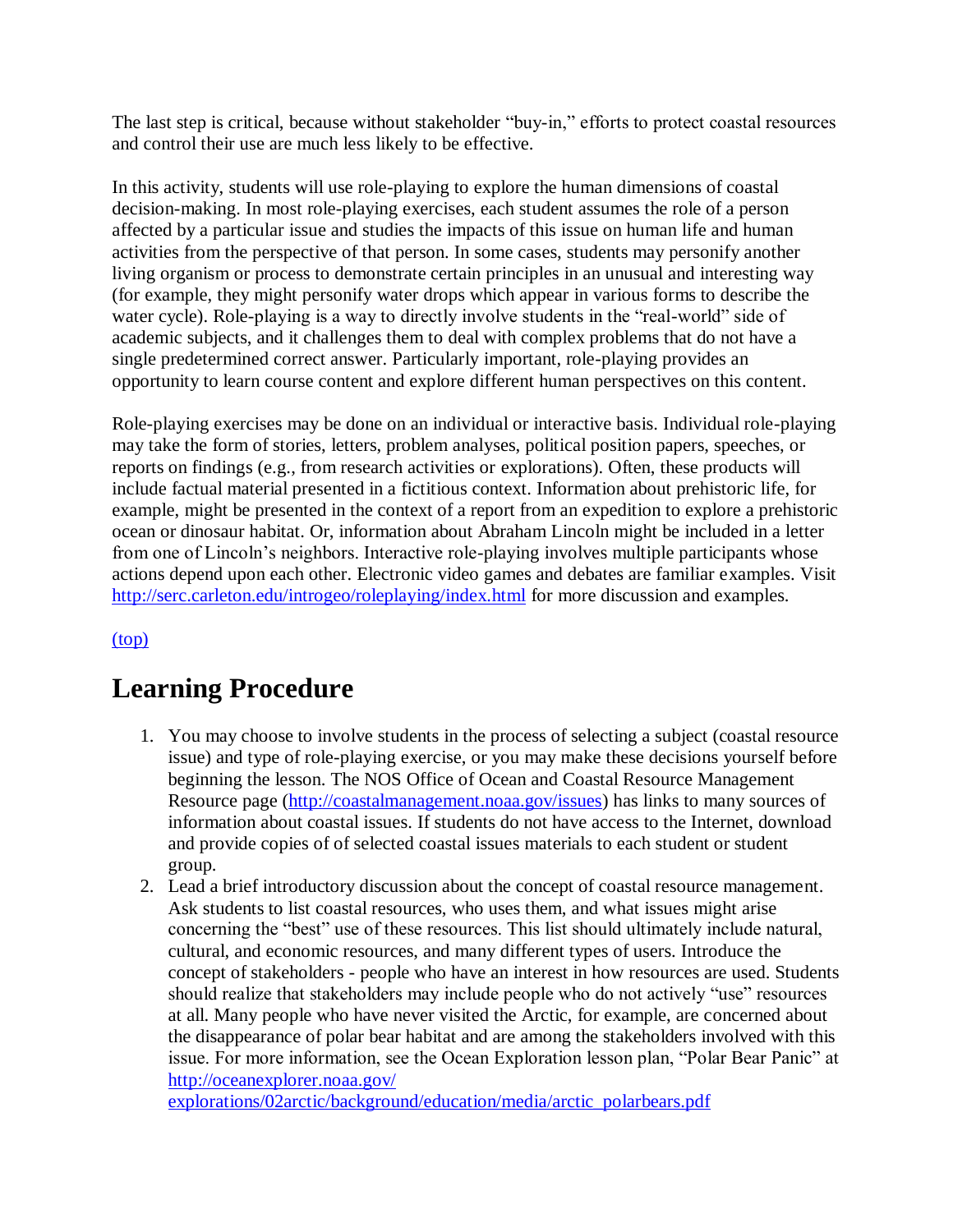Students should also realize that the interests and perspectives of some stakeholders may conflict with each other, and that this presents particular challenges in making decisions about how to use and protect coastal resources. Introduce the idea of "human dimensions" and its four components (driving forces, behaviors, effects of change, and responses to change).

3. Tell students that they are going to use role-playing to explore the human dimensions of an issue concerning coastal resources. If you have not already selected a subject and type of role-playing, involve students in these decisions at this point. Review the seven steps (a-g below) in a role-playing exercise (see

[http://serc.carleton.edu/introgeo/roleplaying/howto.html](http://oceanservice.noaa.gov/exit.php?url=http%3A%2F%2Fserc.carleton.edu%2Fintrogeo%2Froleplaying%2Fhowto.html) for additional discussion and examples):

- a. Define Objectives In this case, the primary objective is for students to investigate the human dimensions of a coastal resource issue and to identify and describe the four human dimension components of this issue from a variety of perspectives.
- b. Choose Context and Roles Define the topic, setting, and characters that will be involved. The topic should be real, but the setting can be hypothetical. Fictional settings have the advantage of giving students more opportunity for creativity, but are obviously inappropriate if the topic is an actual event. Assign specific roles to individual students. If students have problems with their assigned role, this is the time for them to say so. Many students have difficulty with roles with perspectives very different from their own, unless they have acting or debating skills.
- c. Discuss Expectations Identify what each student is expected to do and how much time will be available for preparation and presentation.
- d. Student Preparation and Research Provide students with background materials (see Step 1 above) or direct them to research these individually. Discovering the individual perspective, including views and motives, of assigned roles is an important part of this research. Web sites may be useful sources of this information for some roles, but other roles may require students to read newspaper or magazine interviews, reports of public meetings, etc.
- e. The Role-Play This could be individual reports, a debate, a town meeting, or other context selected in Step (b).
- f. Concluding Discussion Students discuss what they have learned in class, or in individual essays.
- g. Assessment Explain the grading rubric, which may include quality of written assignments, consistency in presenting a particular role ("staying in character"), and ability to recognize and consider other viewpoints.
- 4. Complete the process described in Step 3. Discuss why it is important to achieve maximum public support ("buy-in") for actions to protect coastal resources and control the ways in which these resources are used. Often, "management actions" that do not have broad public support are difficult or impossible to implement, even if they have the force of law. Discuss what actions would be likely to produce the maximum buy-in from stakeholders, and what problems might arise from stakeholders who do not buy in. Be sure students consider the objectives of protecting resources as well as using resources in ways that produce the greatest benefits.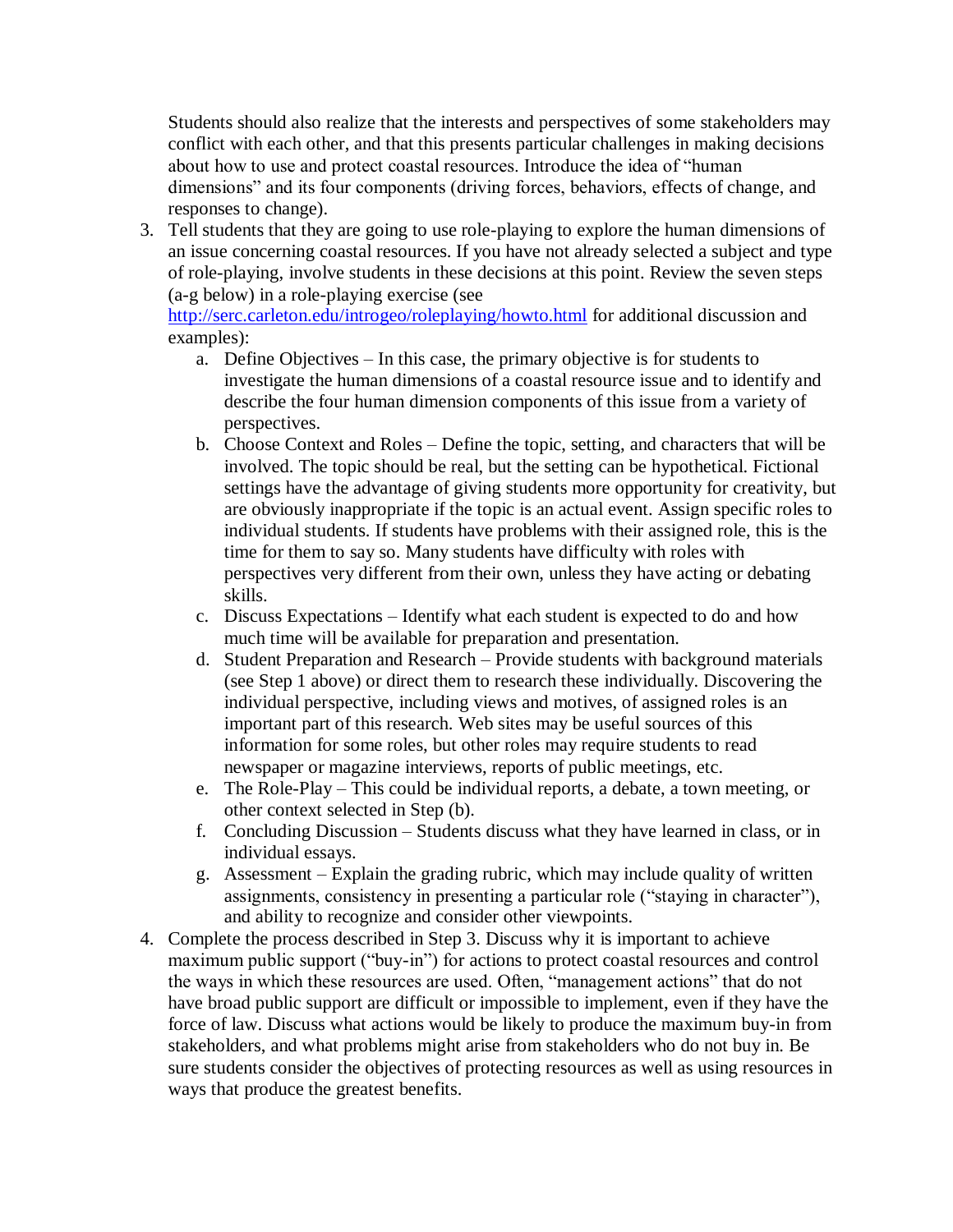[\(top\)](http://oceanservice.noaa.gov/education/lessons/#top)

### **The Bridge Connection**

The Bridge is a growing collection online marine education resources. It provides educators with a convenient source of useful information on global, national, and regional marine science topics. Educators and scientists review sites selected for the Bridge to insure that they are accurate and current.

[http://www.vims.edu/bridge/](http://oceanservice.noaa.gov/exit.php?url=http%3A%2F%2Fwww.vims.edu%2Fbridge%2F) – In the navigation menu on the left, click "Ocean Science Topics," then "Human Activities," then "Environmental Issues," then "Policy" for links to resources about coastal decision-making.

## **The "Me" Connection**

Have students write a brief essay on a coastal resource issue that affects them personally, including why the issue is important, citing at least three different stakeholder groups and what perspectives are held by each of these groups.

## **Extensions**

Visit [http://serc.carleton.edu/introgeo/roleplaying/index.html](http://oceanservice.noaa.gov/exit.php?url=http%3A%2F%2Fserc.carleton.edu%2Fintrogeo%2Froleplaying%2Findex.html) for more about role-playing, including many suggested scenarios dealing with earth science topics.

[\(top\)](http://oceanservice.noaa.gov/education/lessons/#top)

### **Resources**

http://serc.carleton.edu/introgeo/roleplaying/index.html— Web site from the Science Education Resource Center at Carleton College (Northfield, Minnesota) on using role-playing to teach entry level geoscience

## **National Science Education Standards**

### **Content Standard A: Science as Inquiry**

• Understandings about scientific inquiry

### **Content Standard C: Life Science**

- Interdependence of organisms
- Behavior of organisms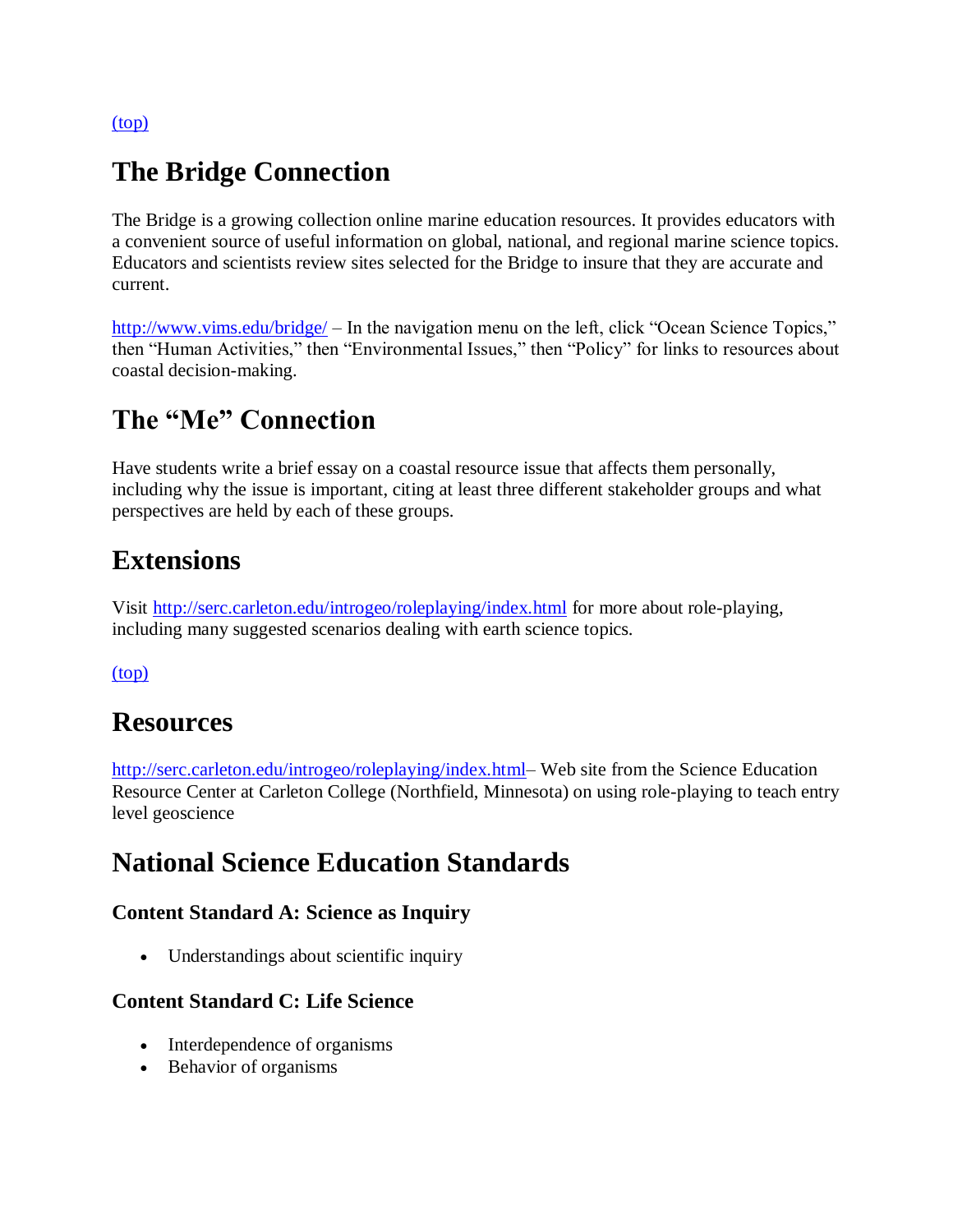### **Content Standard D: Earth and Space Science**

- Energy in the Earth system
- Geochemical cycles

### **Content Standard E: Science and Technology**

• Understandings about science and technology

### **Content Standard F: Science in Personal and Social Perspectives**

- Personal and community health
- Population growth
- Natural resources
- Environmental quality
- Natural and human-induced hazards
- Science and technology in local, national, and global challenges

### [\(top\)](http://oceanservice.noaa.gov/education/lessons/#top)

## **Ocean Literacy Essential Principles and Fundamental Concepts**

### **Essential Principle 3. The ocean is a major influence on weather and climate.**

- Fundamental Concept a. The ocean controls weather and climate by dominating the Earth's energy, water and carbon systems.<
- Fundamental Concept b. The ocean absorbs much of the solar radiation reaching Earth. The ocean loses heat by evaporation. This heat loss drives atmospheric circulation when, after it is released into the atmosphere as water vapor, it condenses and forms rain. Condensation of water evaporated from warm seas provides the energy for hurricanes and cyclones.

### **Essential Principle 6. The ocean and humans are inextricably interconnected.**

- Fundamental Concept a. The ocean affects every human life. It supplies freshwater (most rain comes from the ocean) and nearly all Earth's oxygen. It moderates the Earth's climate, influences our weather, and affects human health.
- Fundamental Concept b. From the ocean we get foods, medicines, and mineral and energy resources. In addition, it provides jobs, supports our nation's economy, serves as a highway for transportation of goods and people, and plays a role in national security.
- Fundamental Concept c. The ocean is a source of inspiration, recreation, rejuvenation and discovery. It is also an important element in the heritage of many cultures.
- Fundamental Concept d. Much of the world's population lives in coastal areas.